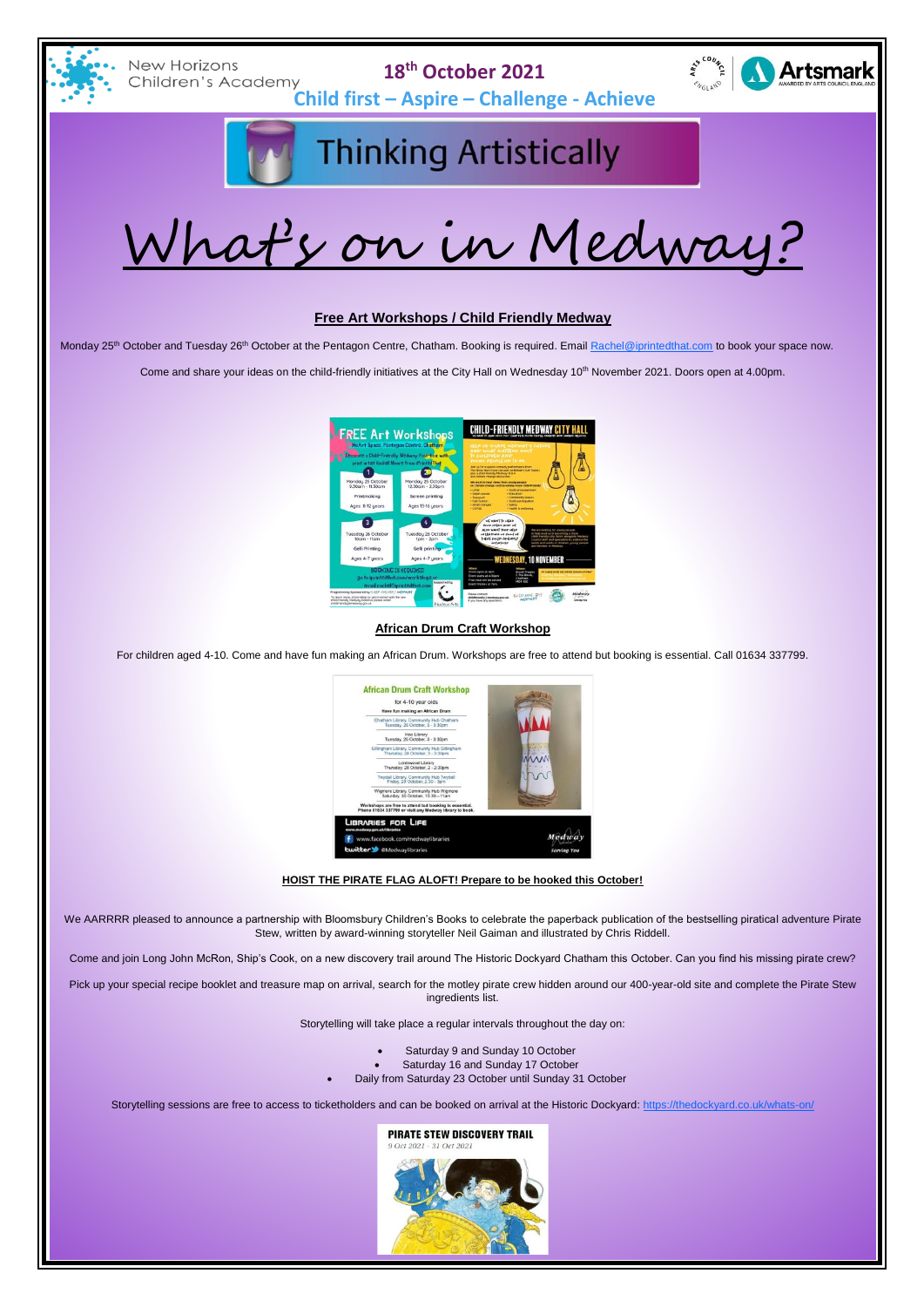



**Fort Amherst**

Fort Amherst is a free-to-visit site. Bring the whole family to find out more and take pride in Medway's amazing history.

*With 20 acres of grounds to explore; a hill to climb in the fresh air; fortifications to navigate; cannons to spot; bridges to cross; a café and play area to enjoy; tunnel tours and special events throughout the year… Fort Amherst has something for everyone! <https://www.fortamherst.com/plan-your-visit/#families>*